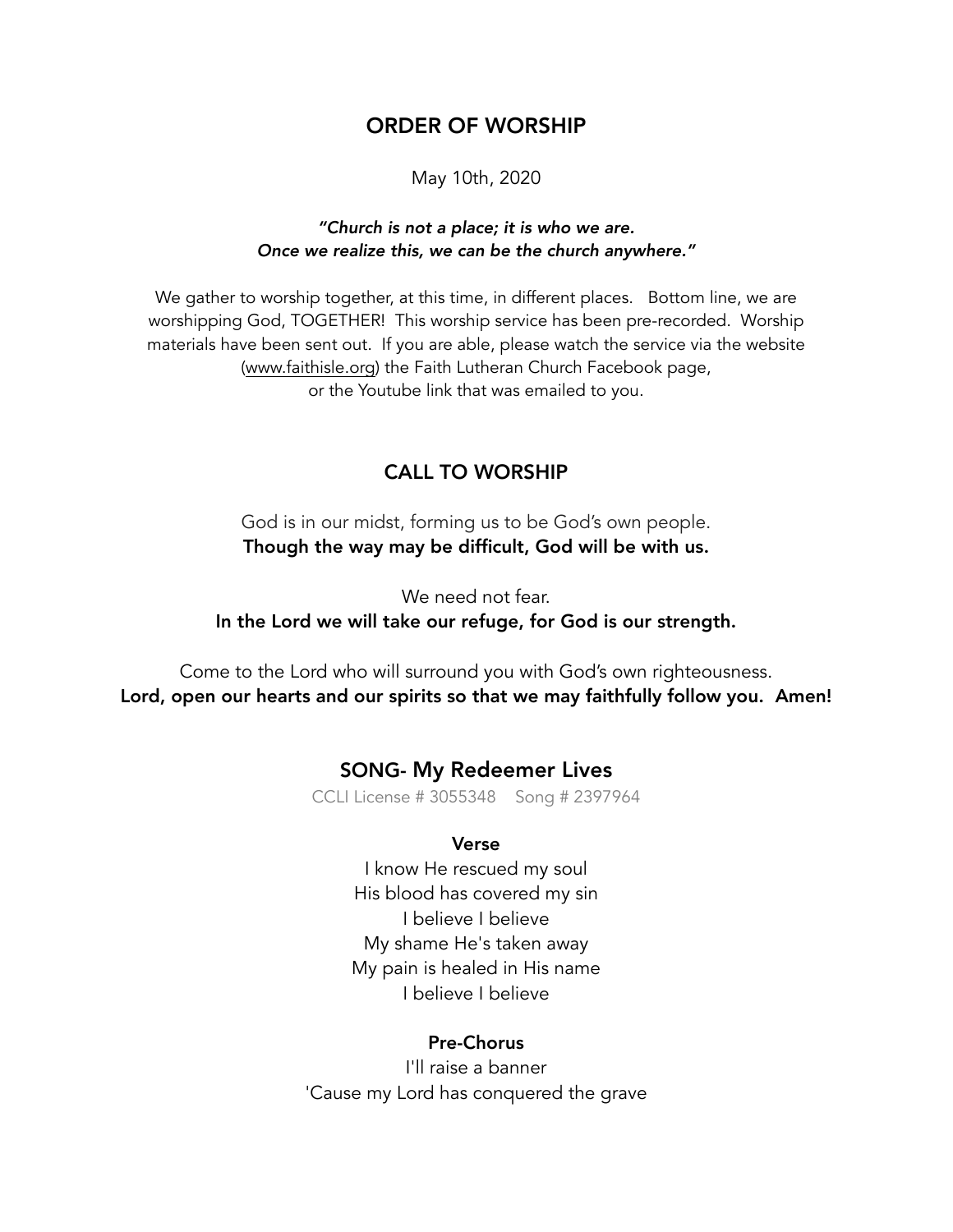### Chorus

My Redeemer lives My Redeemer lives My Redeemer lives My Redeemer lives

(Repeat Whole Song)

### Bridge

You lift my burdens I'll rise with You I'm dancing on this mountaintop To see Your kingdom come

Chorus x 2

## THANKSGIVING FOR BAPTISM

Alleluia! Christ is risen. Christ is risen indeed. Alleluia!

Blessed be the holy Trinity,  $+$  one God, the fountain of living water, the rock who gave us birth, our light and our salvation Amen

Joined to Christ in the waters of baptism, we are raised with him to new life. Let us give thanks for the gift of baptism.

(Water may be poured into the font as the presiding minister gives thanks.) We give you thanks, O God, for in the beginning you created us in your image and planted us in a well-watered garden. In the desert you promised pools of water for the parched, and you gave us water from the rock. When we did not know the way, you sent the Good Shepherd to lead us to still waters. At the cross, you watered us from Jesus' wounded side, and on this day, you shower us again with the water of life.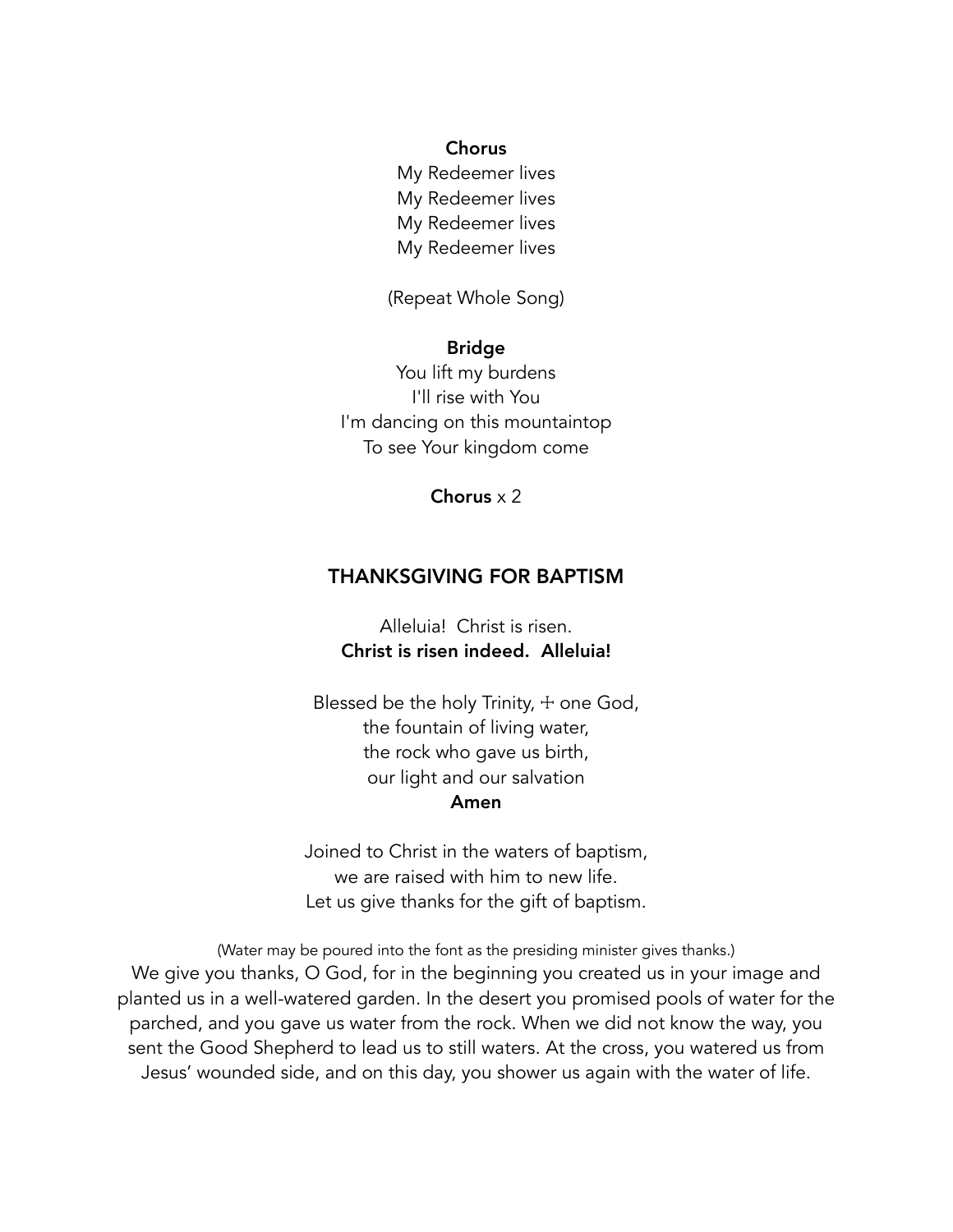We praise you for your salvation through water, for the water in this font, and for all water everywhere. Bathe us in your forgiveness, grace, and love. Satisfy the thirsty, and give us the life only you can give.

> To you be given honor and praise through Jesus Christ our Lord in the unity of the Holy Spirit, now and forever.

Amen.

## PRAYER OF THE DAY

We gather this day, O Lord, as people who seek your guiding love. Open our hearts and make us ready to stand firm in the faith that leads to loving service. Give us grace to love one another and follow in the way of Jesus' commandments, and to share his risen life with all the world. We ask this in Jesus' name. Amen.

# SONG- Above All CCLI License #3055348 Song #2672885

1. Above all powers above all kings Above all nature and all created things Above all wisdom and all the ways of man You were here before the world began

2. Above all kingdoms above all thrones Above all wonders the world has ever known Above all wealth and treasures of the earth There's no way to measure What You're worth

## Chorus:

Crucified laid behind the stone You lived to die rejected and alone Like a rose trampled on the ground You took the fall and thought of me Above all

(Repeat whole song)

Like the rose trampled on the ground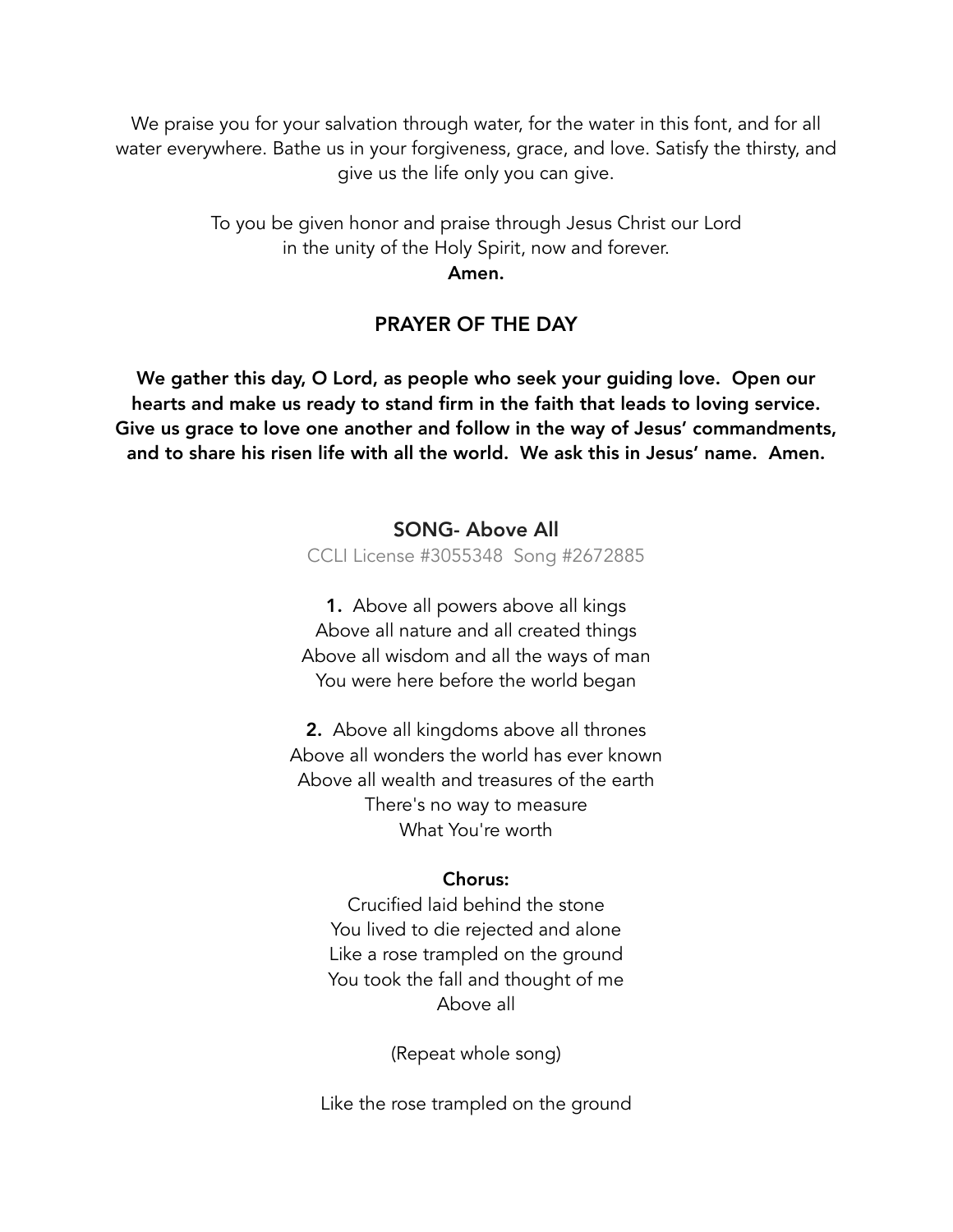You took the fall and thought of me Above all

## **SCRIPTURE**

First Reading: Acts 7:55-60

55Filled with the Holy Spirit, [Stephen] gazed into heaven and saw the glory of God and Jesus standing at the right hand of God. 56"Look," he said, "I see the heavens opened and the Son of Man standing at the right hand of God!" <sup>57</sup>But they covered their ears, and with a loud shout all rushed together against him. 58Then they dragged him out of the city and began to stone him; and the witnesses laid their coats at the feet of a young man named Saul. 59While they were stoning Stephen, he prayed, "Lord Jesus, receive my spirit." 60Then he knelt down and cried out in a loud voice, "Lord, do not hold this sin against them." When he had said this, he died.

Word of God, Word of Life. Thanks be to God

Second Reading: 1 Peter 2:2-10

2Like newborn infants, long for the pure, spiritual milk, so that by it you may grow into salvation—<sup>3</sup>if indeed you have tasted that the Lord is good.

4Come to him, a living stone, though rejected by mortals yet chosen and precious in God's sight, and <sup>5</sup>like living stones, let yourselves be built into a spiritual house, to be a holy priesthood, to offer spiritual sacrifices acceptable to God through Jesus Christ. 6For it stands in scripture:

"See, I am laying in Zion a stone,

a cornerstone chosen and precious;

and whoever believes in him will not be put to shame."

7To you then who believe, he is precious; but for those who do not believe,

"The stone that the builders rejected

has become the very head of the corner,"

8and

"A stone that makes them stumble,

and a rock that makes them fall."

They stumble because they disobey the word, as they were destined to do.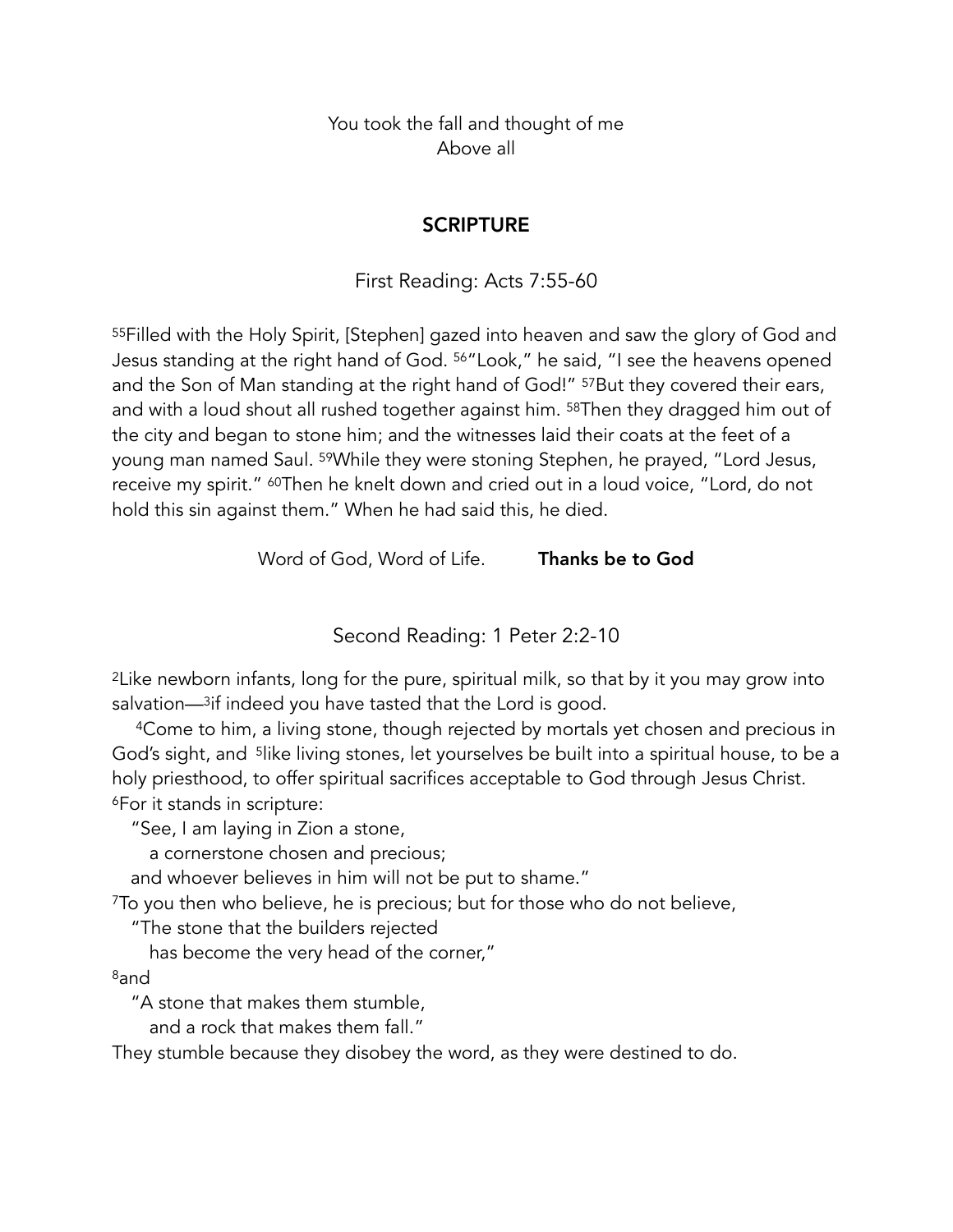9But you are a chosen race, a royal priesthood, a holy nation, God's own people, in order that you may proclaim the mighty acts of him who called you out of darkness into his marvelous light.

10Once you were not a people,

but now you are God's people;

once you had not received mercy,

but now you have received mercy.

Word of God, Word of Life. Thanks be to God

Gospel: John 14:1-14

[Jesus said to the disciples:] 1"Do not let your hearts be troubled. Believe in God, believe also in me. <sup>2</sup>In my Father's house there are many dwelling places. If it were not so, would I have told you that I go to prepare a place for you? 3And if I go and prepare a place for you, I will come again and will take you to myself, so that where I am, there you may be also. 4And you know the way to the place where I am going." 5Thomas said to him, "Lord, we do not know where you are going. How can we know the way?" 6Jesus said to him, "I am the way, and the truth, and the life. No one comes to the Father except through me. 7If you know me, you will know my Father also. From now on you do know him and have seen him."

8Philip said to him, "Lord, show us the Father, and we will be satisfied." <sup>9</sup>Jesus said to him, "Have I been with you all this time, Philip, and you still do not know me? Whoever has seen me has seen the Father. How can you say, 'Show us the Father'? 10Do you not believe that I am in the Father and the Father is in me? The words that I say to you I do not speak on my own; but the Father who dwells in me does his works. 11Believe me that I am in the Father and the Father is in me; but if you do not, then believe me because of the works themselves. 12Very truly, I tell you, the one who believes in me will also do the works that I do and, in fact, will do greater works than these, because I am going to the Father. 13I will do whatever you ask in my name, so that the Father may be glorified in the Son. 14If in my name you ask me for anything, I will do it."

## MESSAGE

## SONG-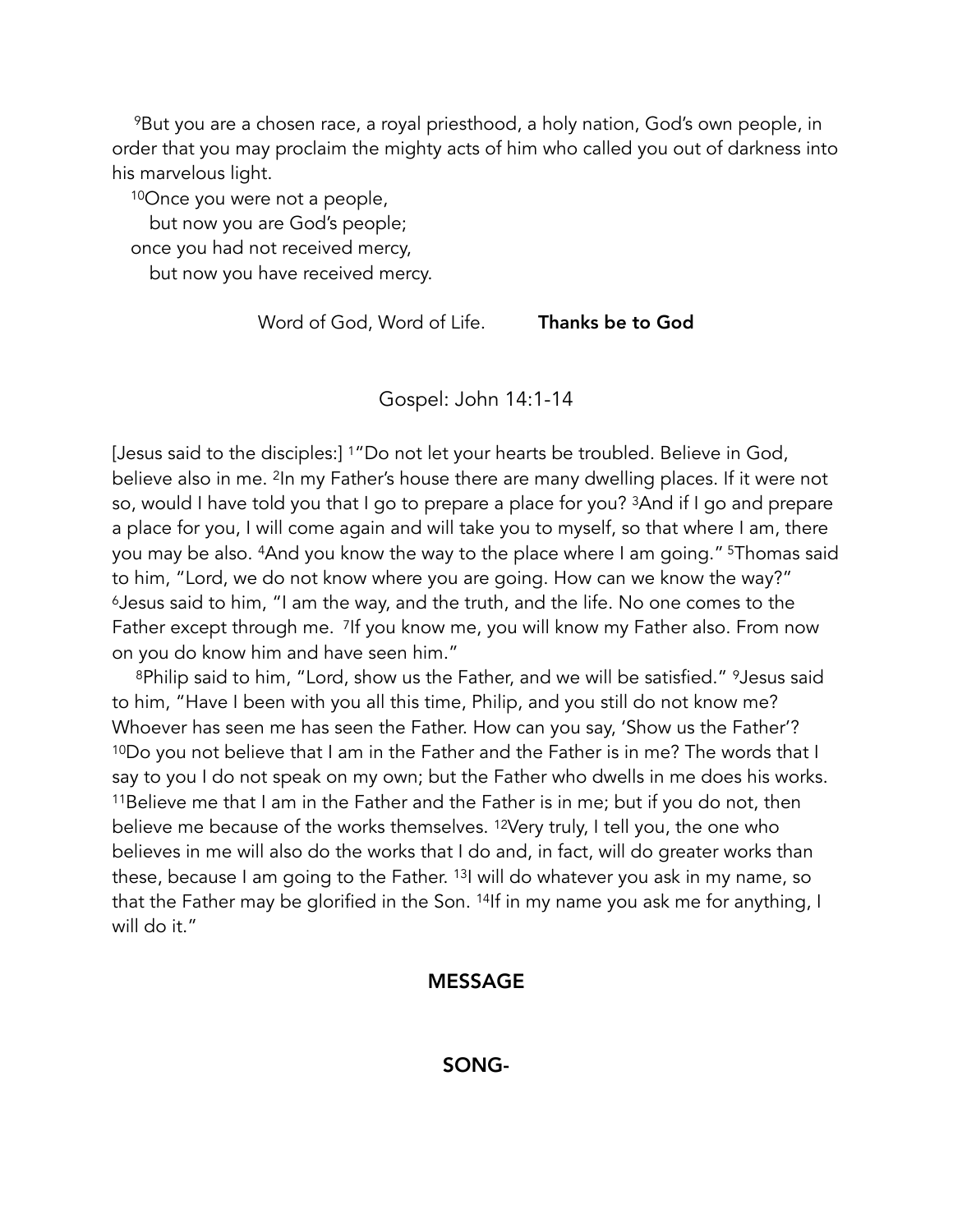# THE APOSTLES CREED

I believe in God, the Father almighty, creator of heaven and earth.

I believe in Jesus Christ, God's only Son, our Lord, who was conceived by the Holy Spirit, born of the virgin Mary, suffered under Pontius Pilate, was crucified, died, and was buried; he descended to the dead. On the third day he rose again; he ascended into heaven, he is seated at the right hand of the Father, and he will come to judge the living and the dead.

> I believe in the Holy Spirit, the holy catholic church, the communion of saints, the forgiveness of sins, the resurrection of the body, and the life everlasting. Amen.

# PRAYERS OF THE CHURCH

Uplifted by the promised hope of healing and resurrection, we join the people of God in all times and places in praying for the church, the world, and all who are in need.

Build us up, mothering God, as living stones united in your spiritual house. Continually strengthen your church as it is sent forth to proclaim your love. We pray especially for new congregations and those in redevelopment. Lord, in your mercy, hear our prayer.

Humble us, creator God, as part of your creation. Fill us with respect and awe for the world you have made, including volcanoes, ocean currents, tropical rainstorms, glaciers, and other forces that both destroy and create. Lord, in your mercy, hear our prayer.

Align our ways to your love, O God. We pray for countries, leaders, and other organizations as they prepare places for those seeking refuge and safety.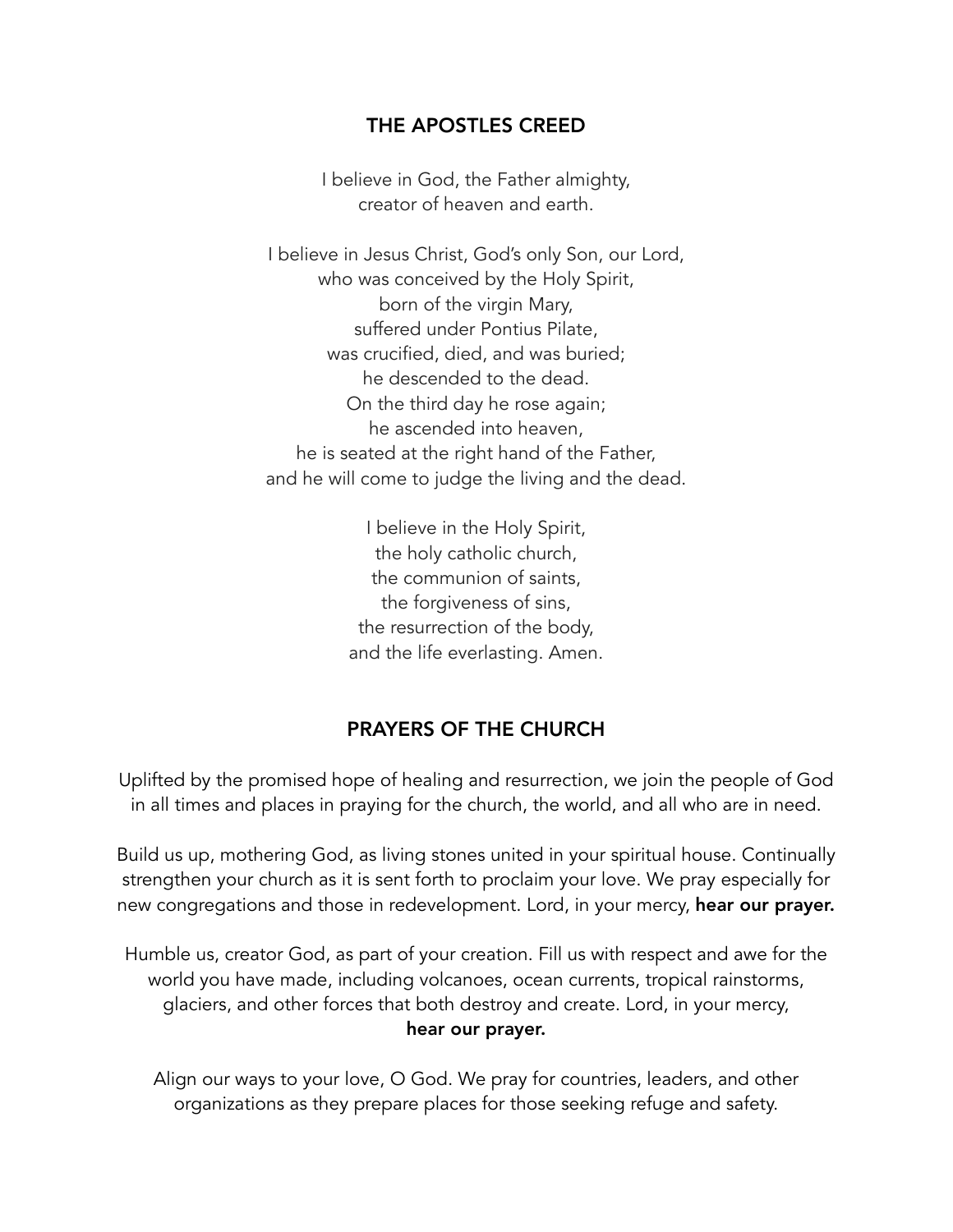### Lord, in your mercy, hear our prayer.

God of healing and rest, help those whose hearts are heavy and weighed down by many troubles. Comfort their suffering, ease their distress, and carry their burdens; we pray especially for those we name in our hearts. Lord, in your mercy, hear our prayer.

Nurturing God, we pray for those who tend and teach young children, for the safe pregnancies of expectant parents, and for families who struggle with infertility and miscarriage. We give thanks for all who have shown mothering care, and we remember all for whom this day is difficult. Lord, in your mercy, hear our prayer.

Generous God, you call into your brilliant light all who have died. Give us faith to take hold of the promise of your eternal life. Lord, in your mercy, hear our prayer.

With bold confidence in your love, almighty God, we place all for whom we pray into your eternal care; through Christ our Lord. Amen.

## **PEACE**

The peace of Christ be with you always. And also with you.

## THANKSGIVING AT THE TABLE

Holy, living, and loving God, we praise you for creating the heavens and the earth. We bless you for bringing Noah and his family through the waters of the flood, for freeing your people Israel from the bonds of slavery, and for sending your Son to be our Redeemer. We give you thanks for Jesus who, living among us, healed the sick, fed the hungry, and with a love stronger than death, gave his life for others. In the night in which he was betrayed, our Lord Jesus took bread, and gave thanks;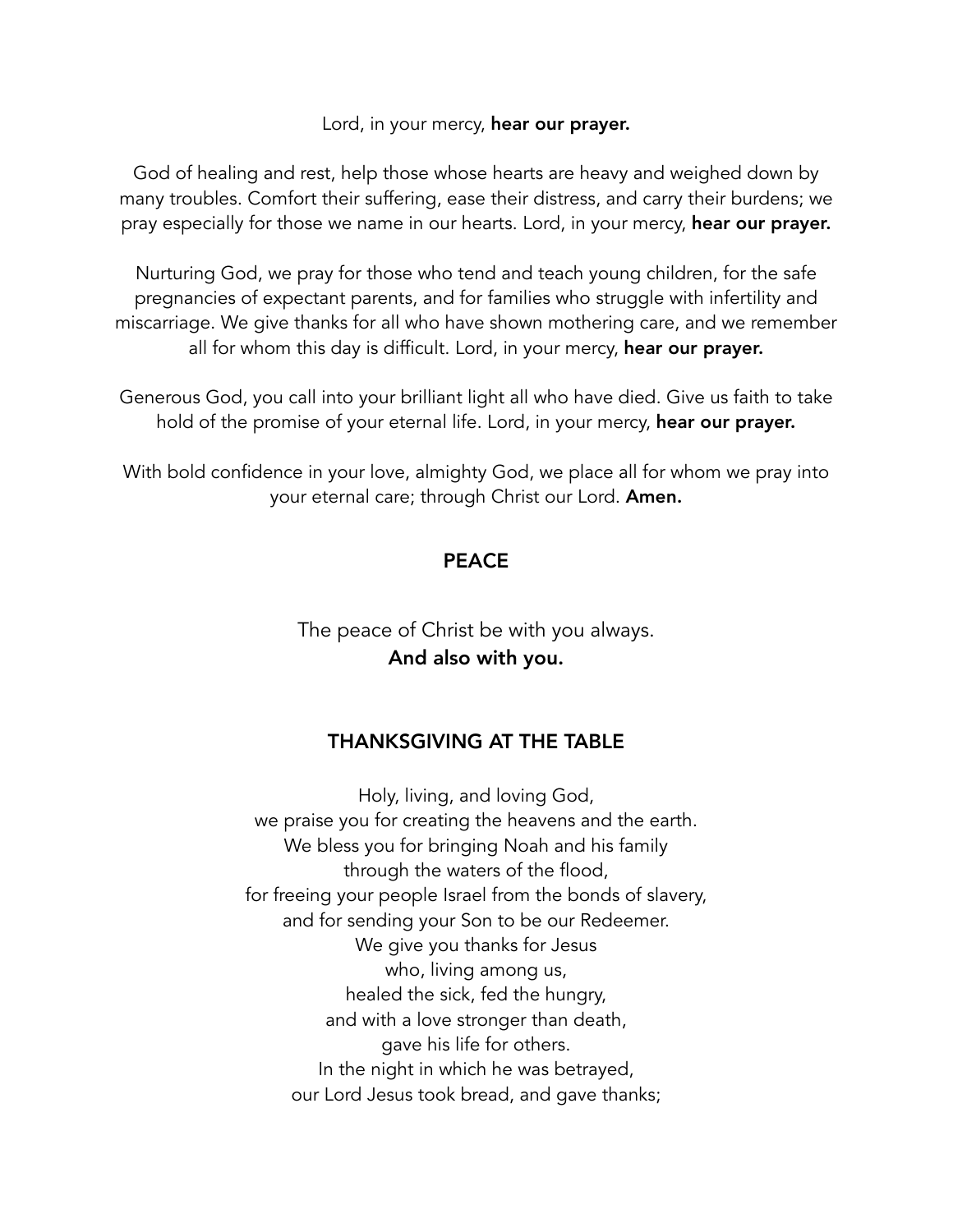broke it, and gave it to his disciples, saying: Take and eat; this is my body, given for you. Do this for the remembrance of me. Again, after supper, he took the cup, gave thanks, and gave it for all to drink, saying: This cup is the new covenant in my blood, shed for you and for all people for the forgiveness of sin. Do this for the remembrance of me. Remembering, therefore, his life-giving death and glorious resurrection, we await your promised life for all this dying world. Breathe your Spirit on us and on this bread and cup: carry us in your arms from death to life, that we may live as your chosen ones, clothed in the righteousness of Christ. Through him all glory and honor is yours, Almighty Father, with the Holy Spirit, in your holy Church, both now and forever. Amen

## THE LORD'S PRAYER

Our Father, who art in heaven, hallowed be thy name, thy kingdom come, thy will be done, on earth as it is in heaven. Give us this day our daily bread; and forgive us our trespasses, as we forgive those who trespass against us; and lead us not into temptation, but deliver us from evil. For thine is the kingdom, and the power, and the glory, forever and ever. Amen.

## INVITATION TO COMMUNION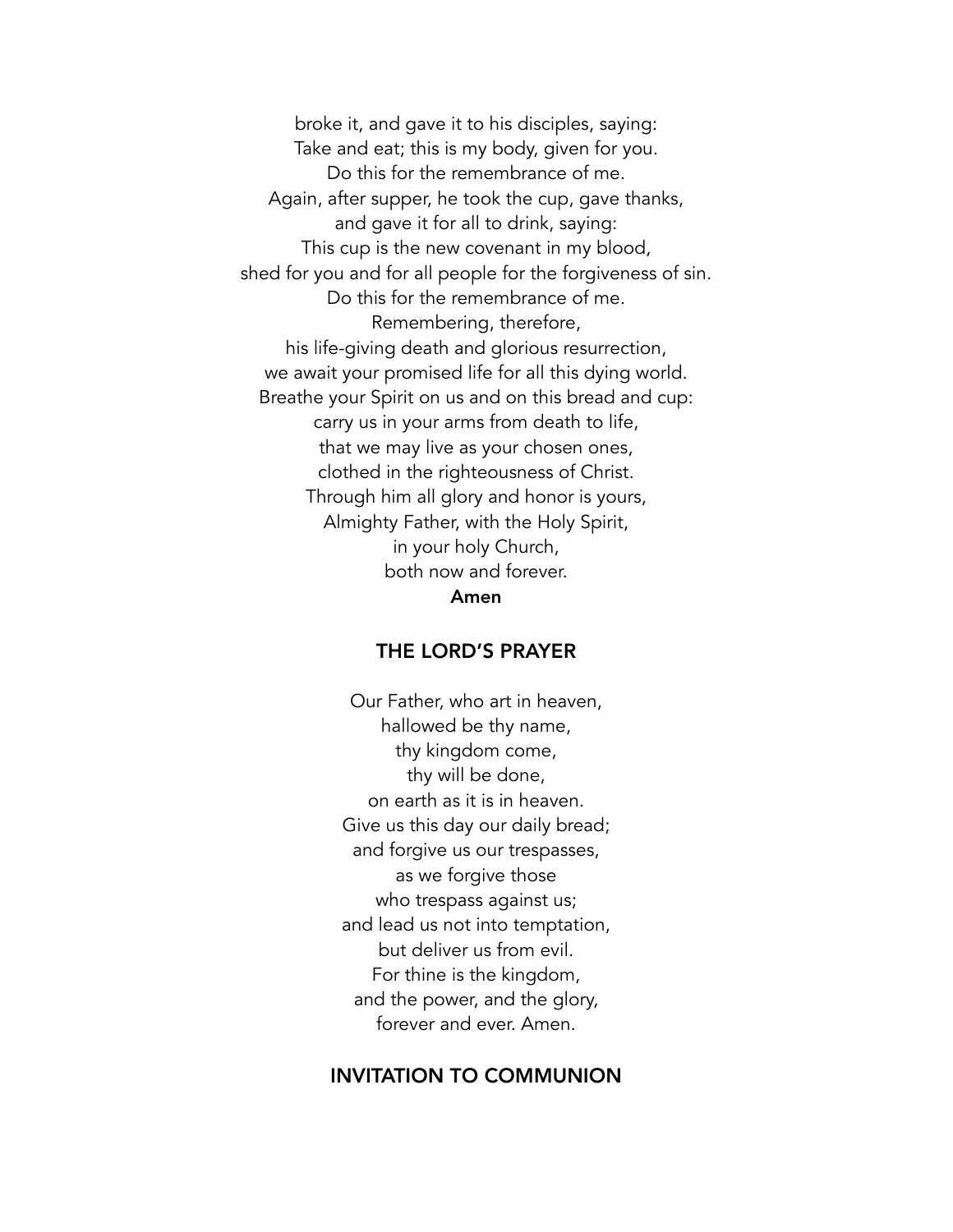Come to the banquet. Behold the risen Christ!

Y*ou may now partake of the bread and wine in your own home. Speak the words "The body of Christ, given for you" and "The blood of Christ, shed for you." You may then respond "Amen."* 

## PRAYER AFTER COMMUNION

Let us pray.

Life-giving God, in the mystery of Christ's resurrection you send light to conquer darkness, water to give new life, and the bread of life to nourish your people. Send us forth as witnesses to your Son's resurrection, that we may show your glory to all the world, through Jesus Christ, our risen Lord.

## Amen.

## BLESSING

May the One who brought forth Jesus from the dead raise you to new life, fill you with hope, and turn your mourning into dancing. Almighty God, Father, + Son, and Holy Spirit, bless you now and forever. Amen.

## SONG- Take My Life

1. Holiness, holiness is what I long for. Holiness is what I need. Holiness, holiness is what You want from me.

2.Faithfulness, faithfulness is what I long for. Faithfulness is what I need. Faithfulness, faithfulness is what You want from me.

### Chorus